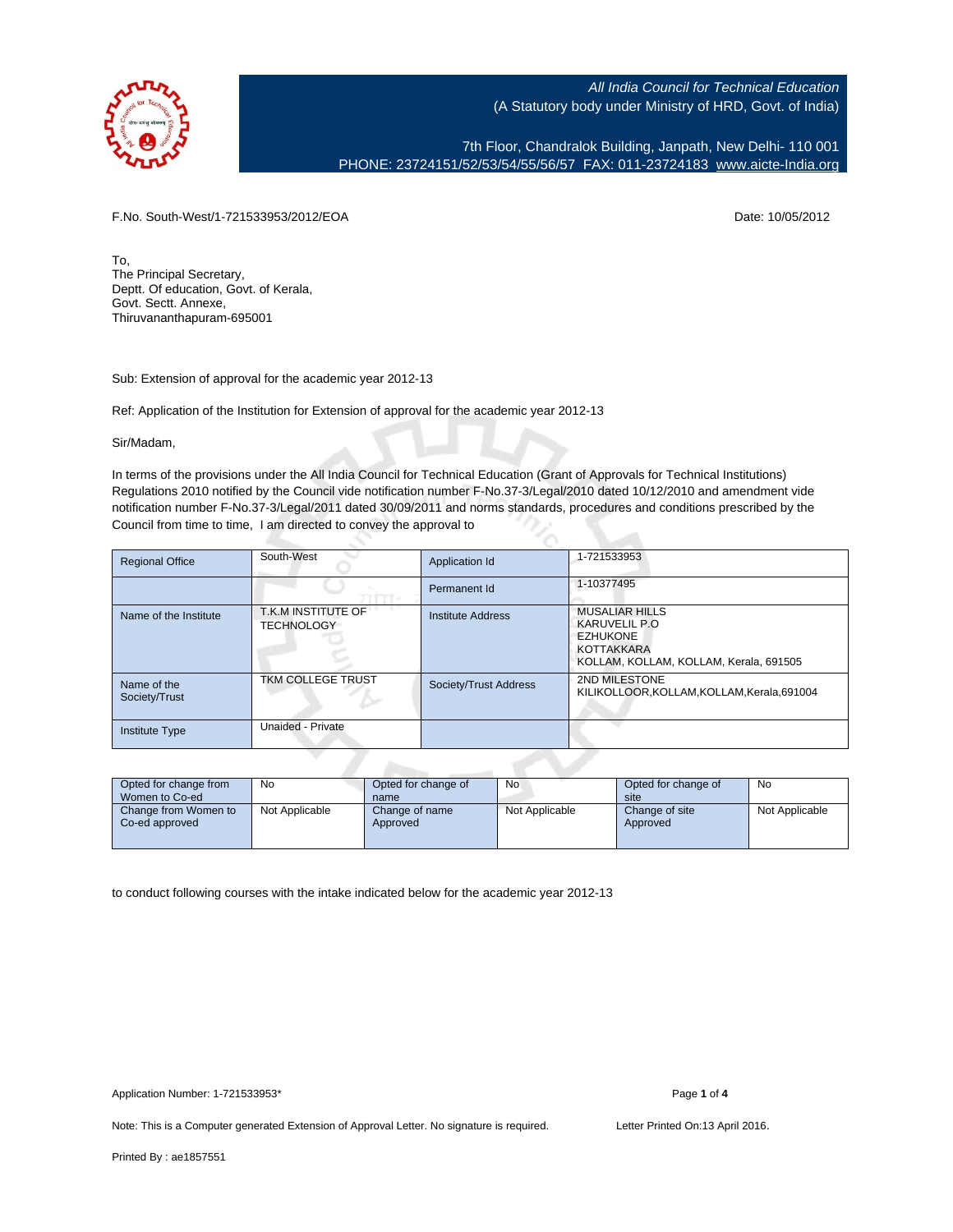7th Floor, Chandralok Building, Janpath, New Delhi- 110 001 PHONE: 23724151/52/53/54/55/56/57 FAX: 011-23724183 [www.aicte-India.org](http://www.aicte-India.org)

| Application Id: 1-721533953                           |           | Course                                 |                                                                      | <b>Affiliating Body</b>    |                                                          |                |                              |                         | Foreign Collaboration |    |
|-------------------------------------------------------|-----------|----------------------------------------|----------------------------------------------------------------------|----------------------------|----------------------------------------------------------|----------------|------------------------------|-------------------------|-----------------------|----|
| Program                                               | Shift     | Level                                  | Full/Part Time                                                       |                            |                                                          | Intake 2011-12 | Intake Approved for<br>12-13 | $\overline{\mathbf{g}}$ | $rac{O}{P}$           |    |
| <b>ENGINEERING</b><br><b>AND</b><br><b>TECHNOLOGY</b> | 1st Shift | <b>POST</b><br><b>GRADUATE</b>         | <b>COMPUTER</b><br>AND<br><b>INFORMATION</b><br><b>SCIENCE</b>       | <b>FULL</b><br><b>TIME</b> | Cochin University of<br>Science and<br>Technology, Kochi | 18             | 24                           | No                      | No                    | No |
| <b>ENGINEERING</b><br>AND<br><b>TECHNOLOGY</b>        | 1st Shift | <b>UNDER</b><br><b>GRADUATE</b>        | <b>COMPUTER</b><br><b>SCIENCE AND</b><br><b>ENGINEERING</b>          | <b>FULL</b><br><b>TIME</b> | Cochin University of<br>Science and<br>Technology, Kochi | 60             | 60                           | No                      | No                    | No |
| <b>ENGINEERING</b><br>AND<br><b>TECHNOLOGY</b>        | 1st Shift | <b>UNDER</b><br><b>GRADUATE</b>        | <b>BIOMEDICAL</b><br><b>ENGINEERING</b>                              | <b>FULL</b><br><b>TIME</b> | Cochin University of<br>Science and<br>Technology, Kochi | 60             | 60                           | No                      | No                    | No |
| <b>ENGINEERING</b><br>AND<br><b>TECHNOLOGY</b>        | 1st Shift | <b>UNDER</b><br><b>GRADUATE</b><br>. O | <b>FOOD</b><br><b>TECHNOLOGY</b>                                     | <b>FULL</b><br><b>TIME</b> | Cochin University of<br>Science and<br>Technology, Kochi | 60             | 60                           | <b>No</b>               | <b>No</b>             | No |
| <b>ENGINEERING</b><br>AND<br><b>TECHNOLOGY</b>        | 1st Shift | <b>POST</b><br><b>GRADUATE</b>         | <b>VLSI AND</b><br><b>EMBEDDED</b><br><b>SYSTEMS</b>                 | <b>FULL</b><br><b>TIME</b> | Cochin University of<br>Science and<br>Technology, Kochi | 18             | 24                           | No                      | No                    | No |
| <b>ENGINEERING</b><br><b>AND</b><br><b>TECHNOLOGY</b> | 1st Shift | <b>POST</b><br><b>GRADUATE</b>         | SOFTWARE<br><b>ENGINEERING</b>                                       | <b>FULL</b><br><b>TIME</b> | Cochin University of<br>Science and<br>Technology, Kochi | 18             | 18                           | No                      | No                    | No |
| <b>ENGINEERING</b><br><b>AND</b><br><b>TECHNOLOGY</b> | 1st Shift | <b>UNDER</b><br><b>GRADUATE</b>        | <b>ELECTRICAL</b><br>AND<br><b>ELECTRONICS</b><br><b>ENGINEERING</b> | <b>FULL</b><br><b>TIME</b> | Cochin University of<br>Science and<br>Technology, Kochi | 60             | 60                           | No                      | No                    | No |
| <b>ENGINEERING</b><br>AND<br><b>TECHNOLOGY</b>        | 1st Shift | <b>POST</b><br><b>GRADUATE</b>         | SIGNAL<br><b>PROCESSING</b>                                          | <b>FULL</b><br><b>TIME</b> | Cochin University of<br>Science and<br>Technology, Kochi | 18             | 18                           | No                      | No                    | No |
| <b>ENGINEERING</b><br>AND<br><b>TECHNOLOGY</b>        | 1st Shift | <b>POST</b><br><b>GRADUATE</b>         | OPTO-<br><b>ELECTRONICS</b><br><b>ENGINEERING</b>                    | <b>FULL</b><br><b>TIME</b> | Cochin University of<br>Science and<br>Technology, Kochi | 18             | 18                           | No                      | <b>No</b>             | No |

Application Number: 1-721533953\* Page **2** of **4**

Note: This is a Computer generated Extension of Approval Letter. No signature is required. Letter Printed On:13 April 2016.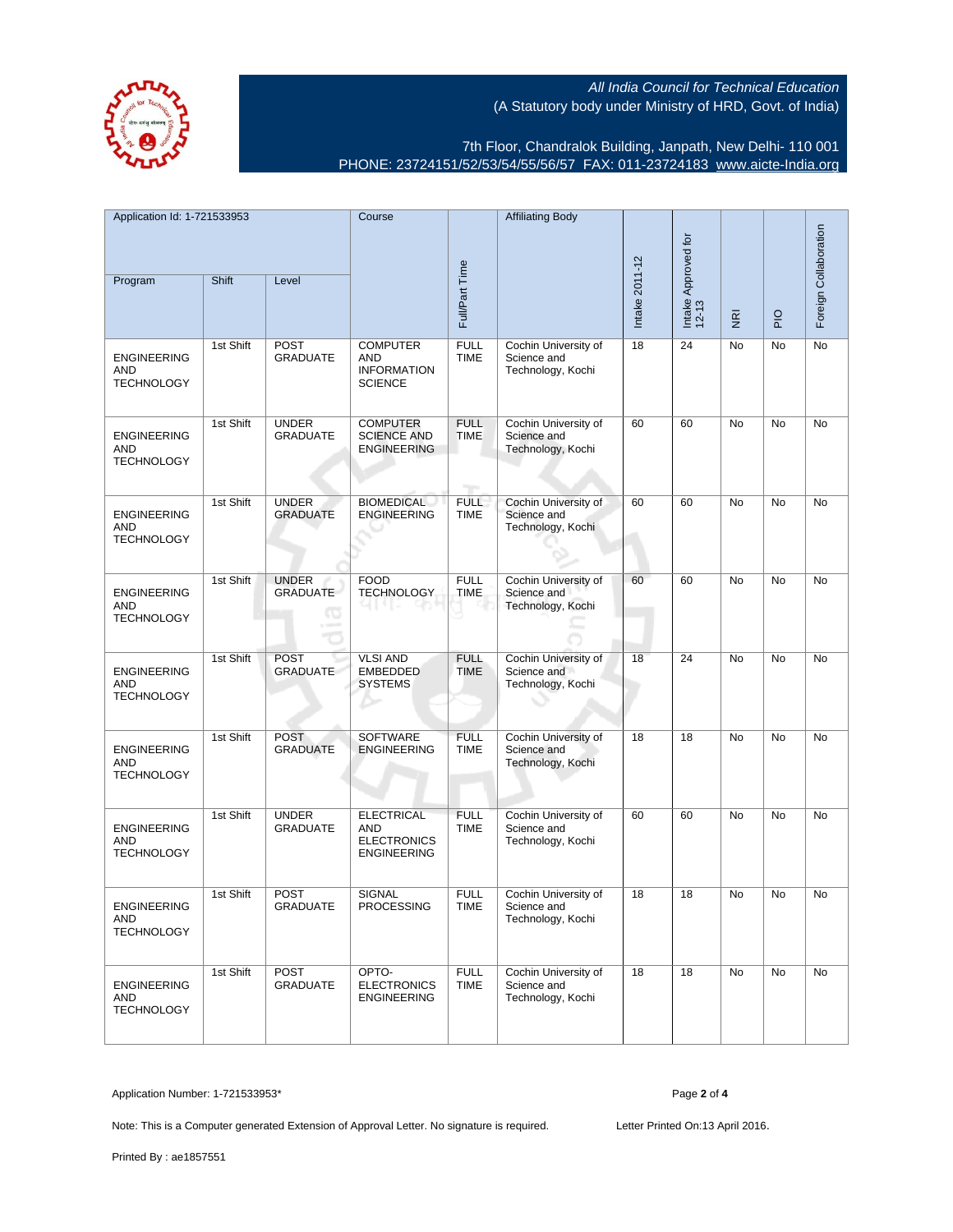

7th Floor, Chandralok Building, Janpath, New Delhi- 110 001 PHONE: 23724151/52/53/54/55/56/57 FAX: 011-23724183 [www.aicte-India.org](http://www.aicte-India.org)

| Application Id: 1-721533953<br>Program                | Shift     | Level                           | Course                                                                                     | Full/Part Time             | <b>Affiliating Body</b>                                  | Intake 2011-12 | Approved for<br>Intake<br>12-13 | $\overline{g}$ | $\frac{1}{2}$ | Foreign Collaboration |
|-------------------------------------------------------|-----------|---------------------------------|--------------------------------------------------------------------------------------------|----------------------------|----------------------------------------------------------|----------------|---------------------------------|----------------|---------------|-----------------------|
| <b>ENGINEERING</b><br>AND<br><b>TECHNOLOGY</b>        | 1st Shift | <b>UNDER</b><br><b>GRADUATE</b> | <b>ELECTRONICS</b><br><b>AND</b><br><b>COMMUNICATI</b><br><b>ONS</b><br><b>ENGINEERING</b> | <b>FULL</b><br><b>TIME</b> | Cochin University of<br>Science and<br>Technology, Kochi | 120            | 120                             | <b>No</b>      | No            | <b>No</b>             |
| <b>ENGINEERING</b><br><b>AND</b><br><b>TECHNOLOGY</b> | 1st Shift | <b>UNDER</b><br><b>GRADUATE</b> | <b>MECHANICAL</b><br><b>ENGINEERING</b>                                                    | <b>FULL</b><br><b>TIME</b> | Cochin University of<br>Science and<br>Technology, Kochi | 60             | 60                              | <b>No</b>      | No            | <b>No</b>             |
| <b>ENGINEERING</b><br><b>AND</b><br><b>TECHNOLOGY</b> | 1st Shift | <b>UNDER</b><br><b>GRADUATE</b> | <b>CIVIL</b><br><b>ENGINEERING</b>                                                         | <b>FULL</b><br><b>TIME</b> | Cochin University of<br>Science and<br>Technology, Kochi | $\mathbf 0$    | 60                              | <b>No</b>      | <b>No</b>     | <b>No</b>             |

The above mentioned approval is subject to the condition that T.K.M INSTITUTE OF TECHNOLOGY shall follow and adhere to the Regulations, guidelines and directions issued by AICTE from time to time and the undertaking / affidavit given by the institution along with the application submitted by the institution on portal.

In case of any differences in content in this Computer generated Extension of Approval Letter, the content/information as approved by the Executive Council / General Council as available on the record of AICTE shall be final and binding.

Strict compliance of Anti-Ragging Regulation:- Approval is subject to strict compliance of provisions made in AICTE Regulation notified vide F. No. 37-3/Legal/AICTE/2009 dated July 1, 2009 for Prevention and Prohibition of Ragging in Technical Institutions. In case Institution fails to take adequate steps to Prevent Ragging or fails to act in accordance with AICTE Regulation or fails to punish perpetrators or incidents of Ragging, it will be liable to take any action as defined under clause 9(4) of the said Regulation.

> **(Dr. Kuncheria P. Isaac)** Member Secretary, AICTE

Copy to:

- **1. The Regional Officer,** All India Council for Technical Education Health Centre Building Bangalore University Campus Bangalore - 560 009, Karnataka
- **2. The Director Of Technical Education,** Kerala
- **3. The Registrar,**

Application Number: 1-721533953\* Page **3** of **4**

Note: This is a Computer generated Extension of Approval Letter. No signature is required. Letter Printed On:13 April 2016.